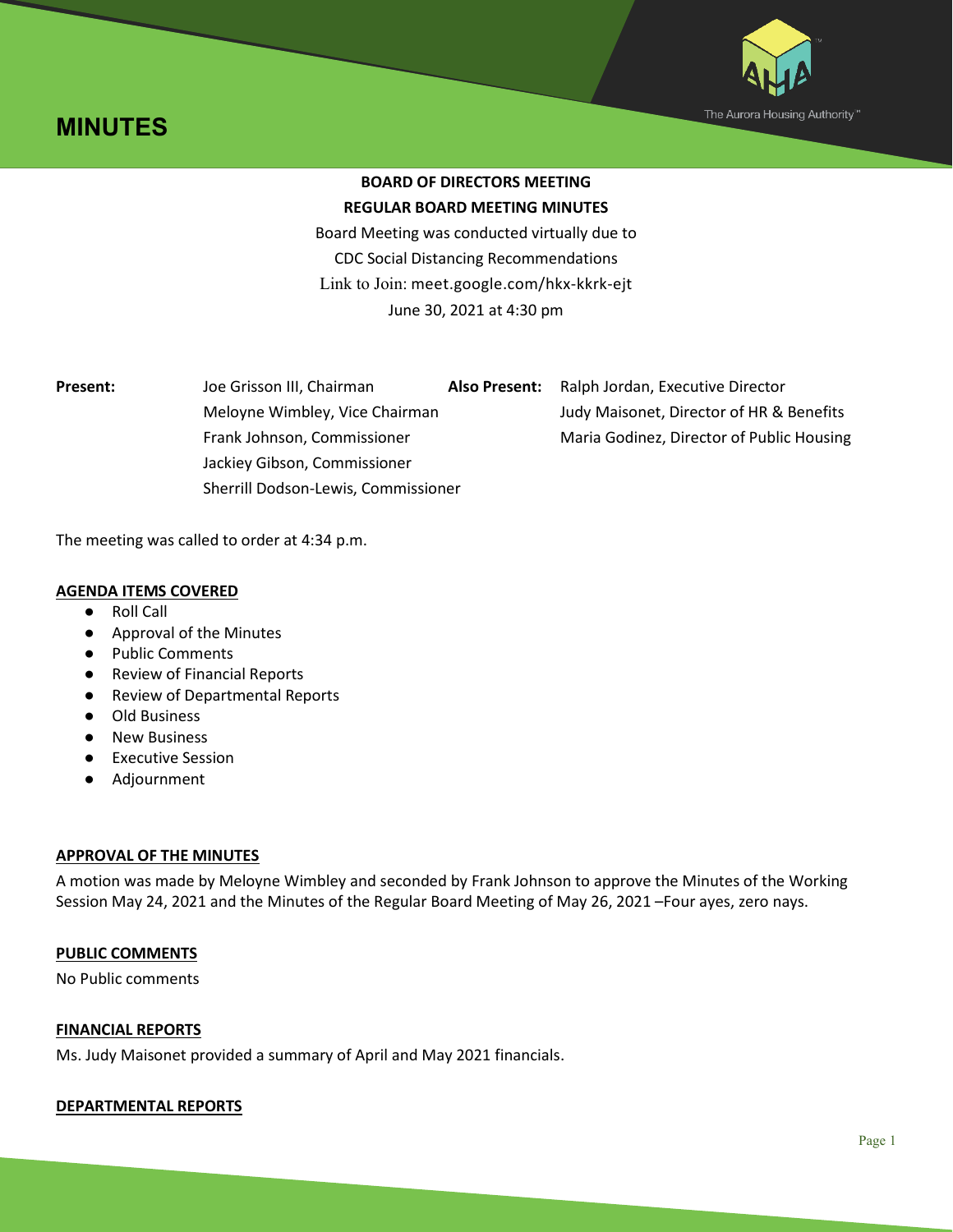## **Public Housing**

Ms. Maria Godinez provided a summary of her report highlighting that AHA staff continues working with partner agencies to obtain referrals for the Emergency Housing Voucher waiting list.

Ms. Godinez also commented that Tenant Account Receivables are higher than average. Therefore, and extra focus will be placed on bringing that back down. An open discussion was held regarding rent collection, eviction moratorium and possible resolutions.

Any questions voice, were settled.

# **Resident Opportunities Self-Sufficiency (ROSS)**

Ms. Alexandra Shuck was not available to present her report.

## **Housing Choice Voucher (Section 8)**

Mrs. Robinson was not available nor was her report. However, Mr Jordan provided that the AHA has been granted 45 Emergency Housing Vouchers (EHV). The AHA has partner with Kane County Continuum of Care, Hesed House, Mutual Ground and AID.

Mr. Jordan added that the AHA will enter into Memorandum of Understanding (MOU) with all the partner agencies. They will refer applicants. If we do not receive enough referrals, we will open the waiting list.

HUD has provided funding for the EHV.

Any questions voice, were settled.

## **Maintenance**

Mr. Carlos Guillen was not available nor was her report.

## **Executive Report**

Mr. Jordan provided from his report that a new management plan has been created for the new fiscal year. The plan includes a unit turnaround plan and Asset management plan for fiscal year 2022.

The AHA received forty-five (45) Emergency Housing Vouchers (EHV) from HUD. The vouchers will assist homeless, near homeless population and victims of domestic violence. The agency will have to partner with the Kane County Continuum of Care, Hesed House, Mutual Ground and AID. The voucher will be available July 1, 2021.

The AHA's Summer Training and Employment Program (STEP) began on June 7, 2021 with 36 kids working the program. The program will be for 8 weeks and host an End of the Year celebration for the program on July 30, 2021 at the Prisco Center.

The Aurora Housing Authority and Northern Lights Development Corporation has received approval from the City of Aurora for a Memorandum of Agreement to assist the agency in creating a Youth Center at the old Emmanuel School.